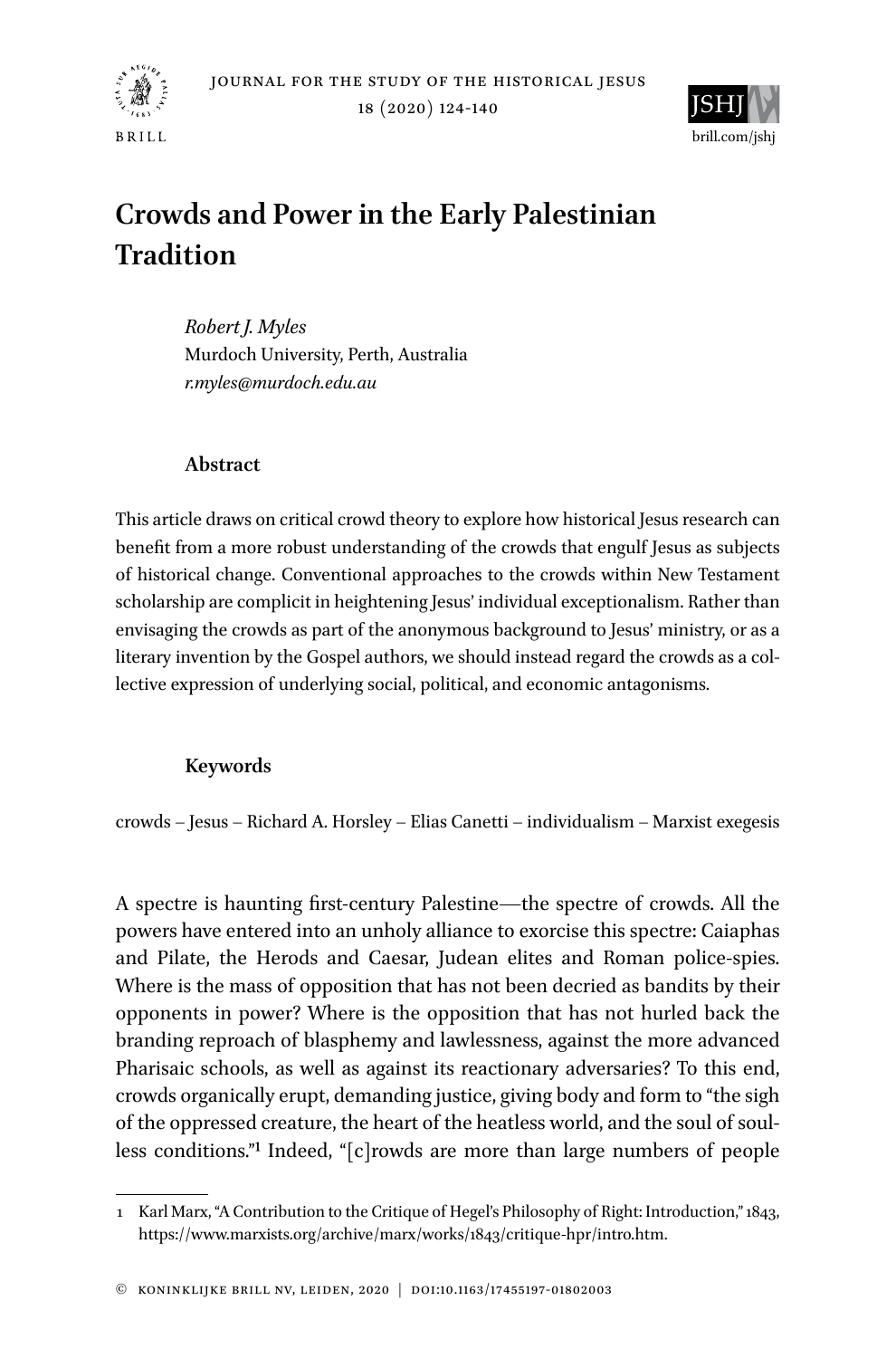concentrated in a location. They are effects of collectivity, the influence whether conscious, affective, or unconscious—of others.["2](#page-1-0)

The canonical Gospels make over a hundred references to the crowds (ὄχλοι) in connection to Jesus during his ministry and execution.[3](#page-1-1) Despite their obvious importance for understanding the life of the historical Jesus, or what we might call the earliest Palestinian tradition,<sup>4</sup> only a handful of discussions of their existence and function can be gleaned within the current avalanche of historical Jesus research. James H. Charlesworth has noted that:

Jesus Research would benefit from an examination of Jesus and the crowds. This study would bring to bear the insights of Gustav [*sic*] Le Bon and Elias Canetti on the sociology of the "crowd". A study of the sociology of crowds and Jesus would help clarify Jesus' popularity among crowds in Galilee, his entry into Jerusalem that was saluted by a crowd, and the mob's shouting that led to his crucifixion, and one reason why the Romans wanted to stop him.[5](#page-1-3)

Consequently, this article draws on critical crowd theory to cultivate a more robust understanding of the crowds that engulf Jesus as both agents and subjects of historical change.

The crowds in the early Palestinian tradition gesture towards underlying social, political, and economic antagonisms that anchor their *raison d'être*. By reframing the crowds as collective subjects we can begin to cultivate a richer understanding of the crowds and their relation to the broader Jesus movement. This is in contrast to their conventional portrayal in scholarship as part of "the anonymous background to Jesus' ministry" (as the Theological

<span id="page-1-0"></span><sup>2</sup> Jodi Dean, *Crowds and Party* (London: Verso, 2016), 8.

<span id="page-1-1"></span><sup>3</sup> There are more than fifty occurrences in Matthew (4:25; 5:1; 7:28; 8:1, 18; 9:8, 23, 25, 33, 36; 11:7; 12:15, 23, 46; 13:2, 34, 36; 14:5, 13, 14, 15, 19, 22, 23; 15:10, 30, 31, 32, 33, 35, 36, 39; 17:14, 19:2; 20:29, 31; 21:8, 9, 11, 26, 46; 22:33, 23:1; 26:47, 55; 27:15, 20, 24), thirty-eight in Mark (2:4, 13; 3:9, 20, 32; 4:1, 36; 5:21, 24, 27, 30, 31; 6:34, 45; 7:14, 17, 33; 8:1, 2, 6, 34; 9:14, 15, 17, 25; 10:1, 46; 11:18, 32; 12:12, 37, 41; 14:43; 15:8, 11, 15), forty-one in Luke (3:7, 10; 4:42; 5:1, 3, 15, 19, 29; 6:17, 19; 7:9, 11, 12, 24; 8:4, 19, 40, 42, 45; 9:11, 12, 16, 18, 37, 38; 11:14, 27, 29; 12:1, 13, 54; 13:14, 17; 14:25; 18:36; 19:3, 39; 22:6, 47; 23:4, 48) and twenty in John (5:13; 6:2, 5, 22, 24; 7:12, 20, 31, 32, 40, 43, 49; 11:42; 12:9, 12, 17, 18, 29, 34).

<span id="page-1-2"></span><sup>4</sup> I borrow this phrase from Crossley who clarifies he is "aiming more at the general reconstruction of the earliest Palestinian tradition which may (or may not) reflect something of the early Jesus movement rather than promising a precise picture of the historical Jesus." See James G. Crossley, *Jesus and the Chaos of History: Redirecting the Quest for the Historical Jesus* (Oxford: oup, 2015), 35.

<span id="page-1-3"></span><sup>5</sup> James H. Charlesworth, "Should Specialists in Jesus Research Include Psychobiography?," in *Jesus Research: New Methodologies and Perceptions*, ed. James H. Charlesworth and Brian Rhea (Grand Rapids: Eerdmans, 2014), 452.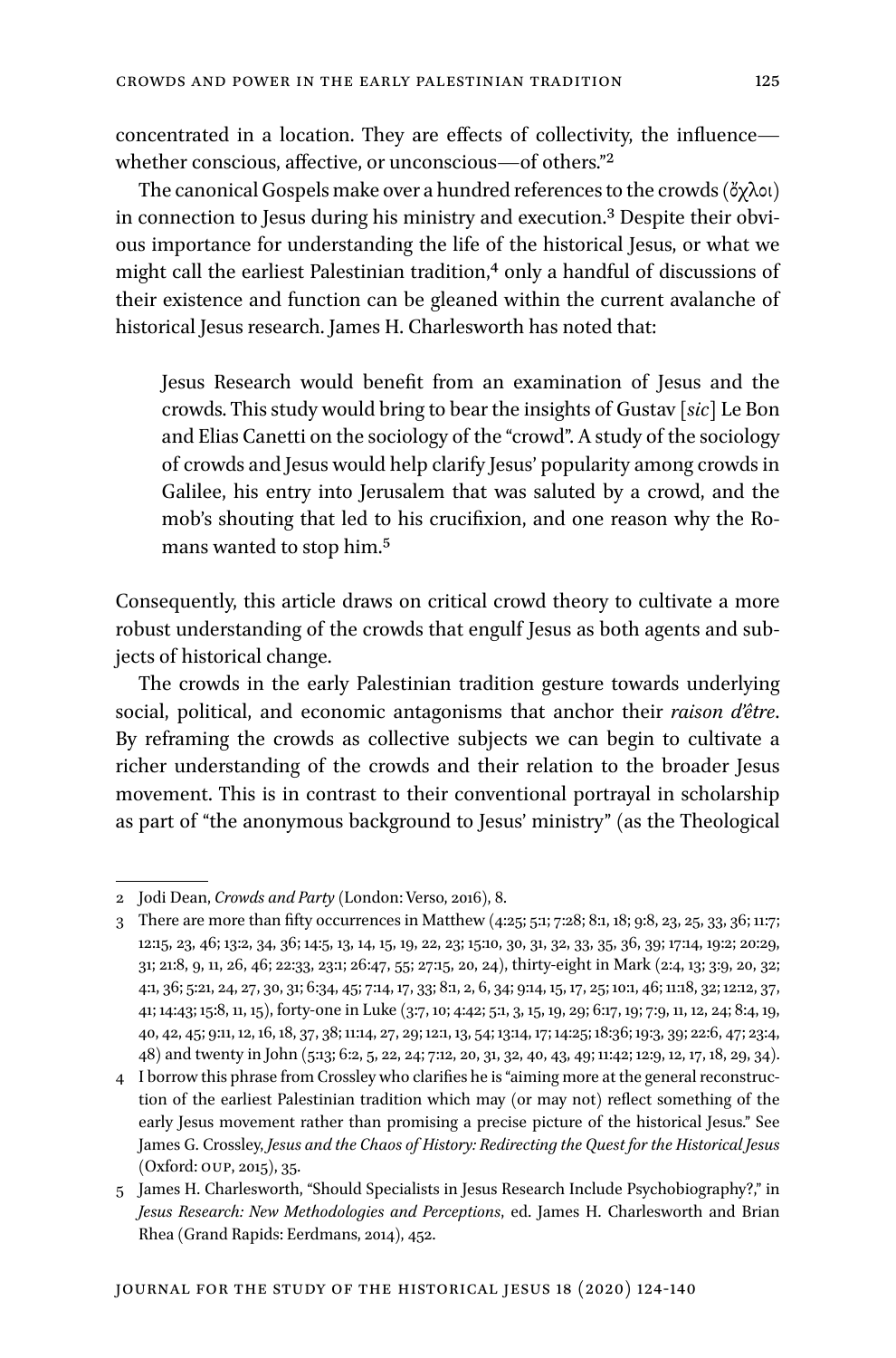Dictionary of the New Testament puts it),<sup>6</sup> an "outer circle" to Jesus' assemblage of followers (as John P. Meier suggests), or as a clever narrative foil which heightens the storytelling of the Evangelists (as those who deem the crowds a literary invention typically assert). All three of these conventional approaches use the crowds in ways that intensify Jesus' individual exceptionalism. Instead of minimizing the role of crowds in history, however, I implore we take them seriously as part of the foreground of the so-called quest itself. Their rich and conflicting portrayal within the Gospel narratives—and especially the contradictions inherent within their representation—is an expression of the political-economic conditions underlying the formation of the earliest Palestinian tradition.

The argument proceeds as follows: first, I suggest the neoliberal lives of Jesus—by which I mean Jesus scholarship produced, mass-marketed, and consumed within the last forty years or so<sup>7</sup>—has flattened the crowds in a way that heightens the individual exceptionalism of Jesus, thereby producing a skewed historical account. Second, drawing on critical crowd theory in dialogue with ancient sources, I define the crowds (ὄχλοι) as a collective expression of underlying social, political, and economic antagonisms. Finally, I explore the implications of taking the crowds seriously as agents with respect of their portrayal in the canonical Gospels. The approach I take is necessarily exploratory and experimental. My hope is that more exegetical work will follow to further refine our understanding of the crowds and their influence on the historical Jesus.[8](#page-2-2)

#### **1 Jesus, the Crowds, and Individual Exceptionalism**

A typical analysis of the crowds can be found in John P. Meier's multivolume work, *A Marginal Jew: Rethinking the Historical Jesus*. Unfortunately, Meier actively avoids using sociological tools or explanations, even when they might have much to offer.<sup>9</sup> Halvor Moxnes has noted, for instance, that since Meier

<span id="page-2-0"></span><sup>6</sup> *tdnt*, 586.

<span id="page-2-1"></span><sup>7</sup> Robert J. Myles, "The Neoliberal Lives of Jesus," *Bible and Interpretation*, May 2016, [http://](http://www.bibleinterp.com/opeds/2016/05/myl408025.shtml) [www.bibleinterp.com/opeds/2016/05/myl408025.shtml](http://www.bibleinterp.com/opeds/2016/05/myl408025.shtml).

<span id="page-2-2"></span><sup>8</sup> For a recent exegesis of the Jerusalem crowds, see Neil Elliott, "Jesus, the Temple, and the Crowd: A Way Less Traveled," in *Class Struggle in the New Testament*, ed. Robert J. Myles (Lanham: Lexington Books/Fortress Academic, 2019), 15–52.

<span id="page-2-3"></span><sup>9</sup> In his discussion of the historical crowds Meier dismisses the use of the social sciences, noting they rely on statistics and abstract models that do "not supply concrete data that are otherwise lacking". John P. Meier, *A Marginal Jew: Rethinking the Historical Jesus*, vol. 3 (New York: Doubleday, 2001), 27.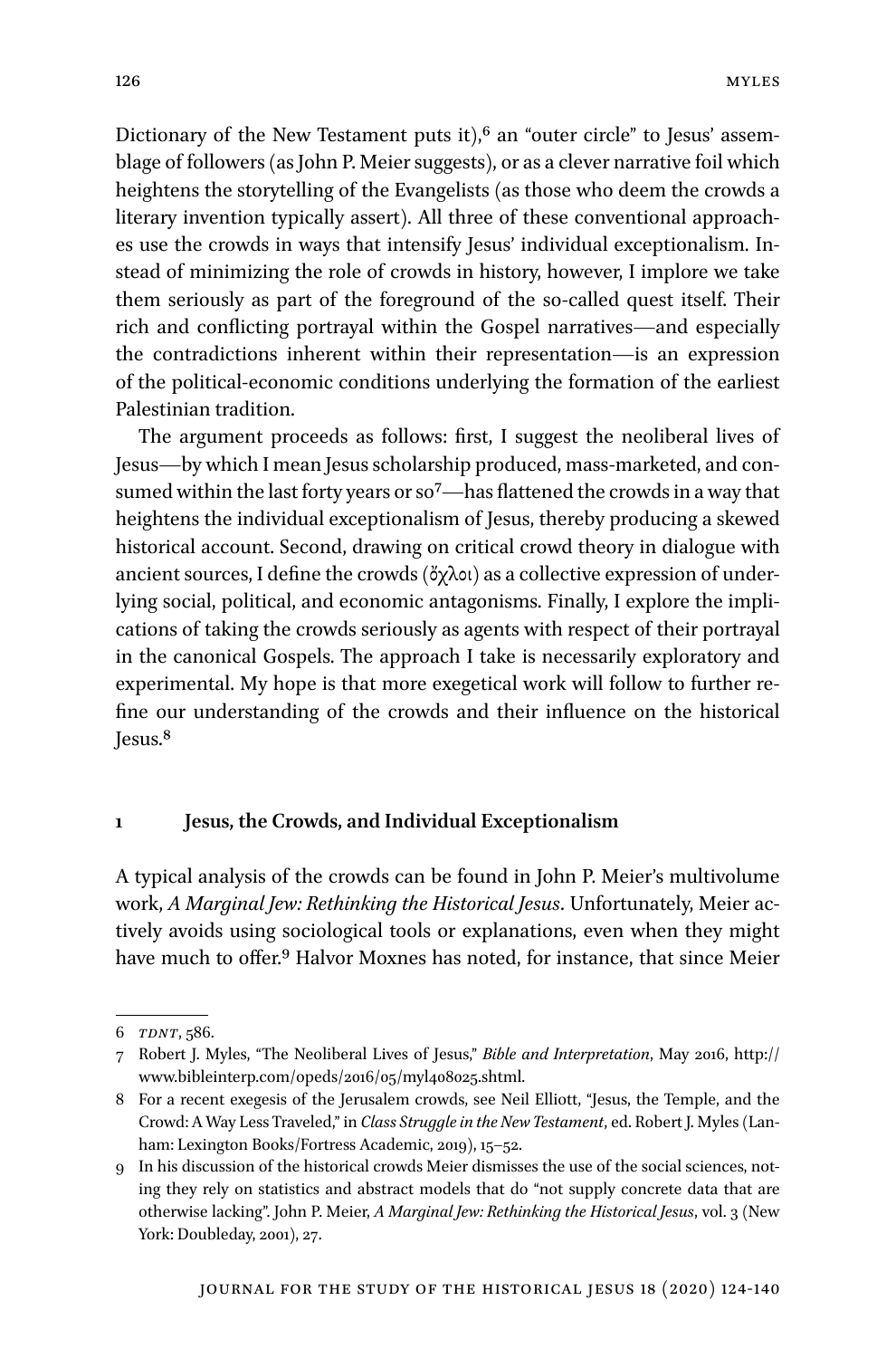does not follow up his promise of the ways in which Jesus was marginal "with a theory of marginalization or of social structures in Palestine it remains a dead end.["10](#page-3-0)

In Meier's discussion of the followers of Jesus in his third volume of *A Marginal Jew*, the "crowds" form the outer circle around Jesus, with the "disciples" forming the intermediate or middle circle, and the "Twelve" the inner circle. He notes that "with the exception of the Twelve, the borders between these groups were probably quite fluid. In particular, movement from the intermediate to the outer circle or from the outer circle to indifference or even hostility would have been both easy and informal *since the choice lay entirely with the individuals* who found themselves no longer attracted to Jesus" [emphasis added].[11](#page-3-1) Meier here assumes that the reason for the crowds' historical existence is, in fact, Jesus himself. Such an explanation (or lack of an explanation) is entirely characteristic of the wider discourse of New Testament studies which feeds into the construction of Jesus' individual exceptionalism. Scholars will rarely entertain the possibility that the crowds might be part of a broader organic movement—with multiple interacting social, economic, and cultural forces at play. Rather, the crowds are reduced to the background scenery; an aggregation of autonomous, independent individuals, centred around one great, charismatic, singular individual, namely, Jesus[.12](#page-3-2)

It is hardly surprising that the discourse of modern, Western biblical scholarship has fetishized the individual in this way. We simply need to go back to the Enlightenment origins of the historical Jesus quest to observe how it has always been overdetermined by the ideology of the prevailing capitalist culture which engulfs it. In his book *Jesus and the Rise of Nationalism*, for instance, Moxnes points out that most historical Jesus books written in the nineteenthcentury were presented as biographies. He suggests "[o]ne reason for the popularity of biographies was that the emerging culture of a bourgeois elite required institutional contexts and technological means that could provide

<span id="page-3-0"></span><sup>10</sup> Halvor Moxnes, "The Historical Jesus: From Master Narrative to Cultural Context," *Biblical Theology Bulletin* 28, no. 4 (1998): 138.

<span id="page-3-1"></span><sup>11</sup> Meier, *A Marginal Jew*, 3:21.

<span id="page-3-2"></span><sup>12</sup> Meier makes further generalizations about the historical crowds which effectively depoliticize and flatten them. For instance, he first observes that "[n]o doubt the vast majority of the faceless crowds were poor, but since the vast majority of people in 1st-century Palestine could be classified as poor in one sense or another, that does not get us very far. Even in Palestine there were varying degrees of poverty and social insecurity". Meier then cites a number of examples of Jesus interacting with people who emerge from the crowds but also appear to hold relatively elevated social positions. Second, Meier notes that while "Jesus did concentrate on the 'poor' … he did not do so in the narrow, partisan spirit attributed to him by some streams of liberation theology." Meier, *A Marginal Jew*, 3:27–28.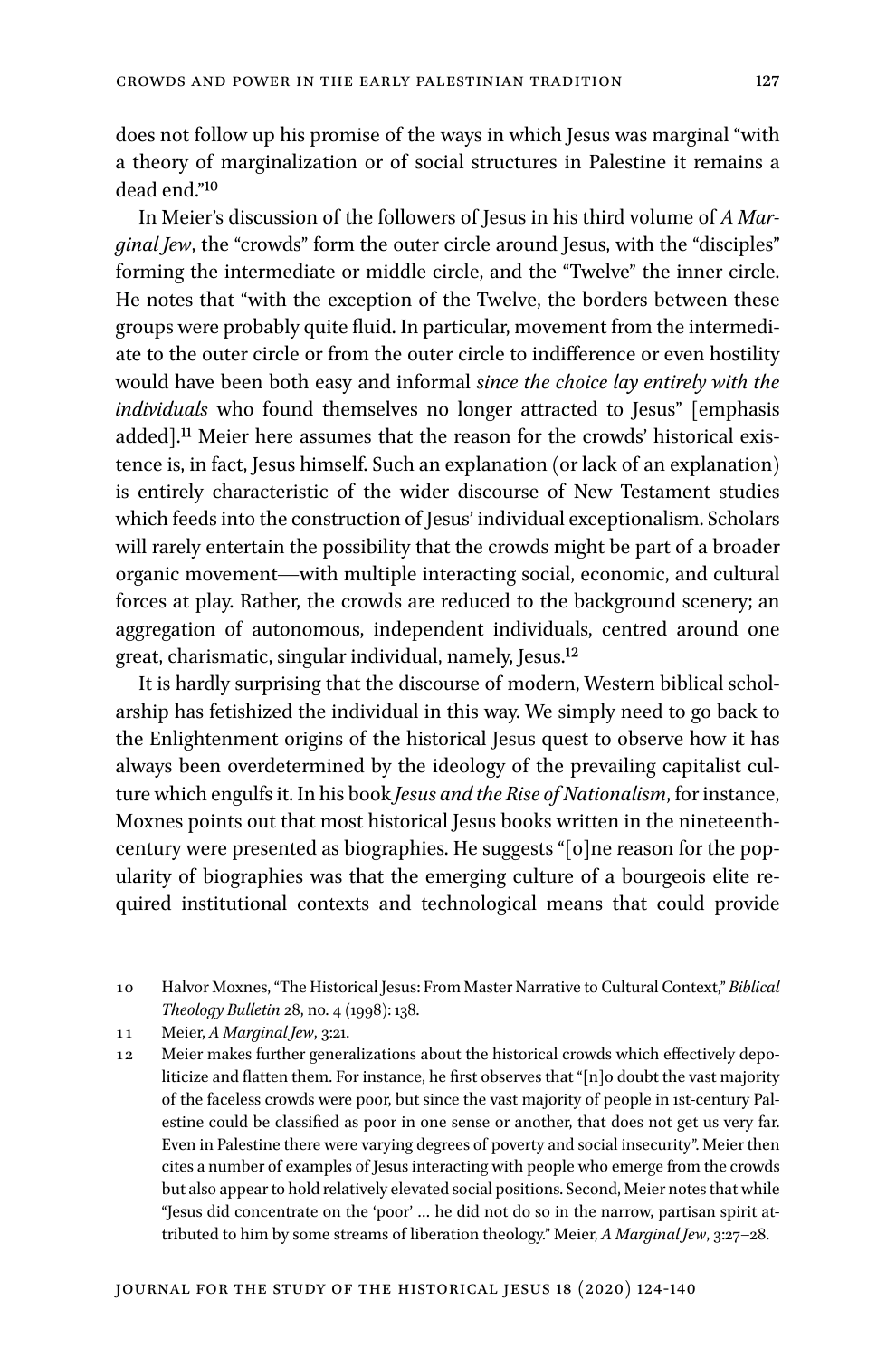expressions of their ideas. The central group that participated in these reform movements was the intellectuals among the bourgeoisie."[13](#page-4-0) In its effort to solidify its "universal" claims to private property, the aspiring bourgeoisie were historically necessitated to invent individual persons—socially, culturally, and politically—with rights and identities ascribed to physical bodies, that would legally, and indeed morally, bind them to their private property.<sup>14</sup> As a consequence, and as Richard A. Horsley appropriately cautions, "[t]o understand the earliest Jesus movements in genuinely historical terms requires some serious rethinking of standard assumptions and approaches in conventional New Testament studies … Standard interpretation of the Gospels in particular focuses on Jesus as an individual figure…["15](#page-4-2)

Echoing this warning, James G. Crossley has recently proposed we rethink some of the fundamental ways we approach historical Jesus research. He suggests that "rather than seeing Jesus as a Great Man who, implicitly, changed history by himself, we should [instead] investigate what happened when the social upheavals in Galilee and Judea intersected with a range of different ideas and interests and if, or how, this contributed to the generation of historical change."[16](#page-4-3) The point is that too much historical research overestimates the significance of singular individuals (which almost always happen to be "Great Men"), rather than, say, the class struggle as the motor force of history, or wider social, political, and ideological forces. Crossley's argument stems from an old debate between those who want to approach history as the culmination of the actions of great individuals on the one hand, and histories "from below" on the other.

These days it is hardly controversial to suggest that so-called Great Men are but the products of their societies, and their individual actions would be impossible without the social conditions built before and during their lifetimes. Be that as it may, it is not uncommon to encounter a scholarly portrait of Jesus subtly elevated above his socio-political and economic milieu. In several reconstructions, he exhibits a certain "charismatic" quality that undergirds the

<span id="page-4-0"></span><sup>13</sup> Halvor Moxnes, *Jesus and the Rise of Nationalism: A New Quest for the Nineteenth-Century Historical Jesus* (London: I.B. Tauris, 2012), 26.

<span id="page-4-1"></span><sup>14</sup> See, for example, Larry Siedentop, *Inventing the Individual: The Origins of Western Liberalism* (London: Penguin, 2015).

<span id="page-4-2"></span><sup>15</sup> Richard A. Horsley, *Jesus in Context: Power, People, & Performance* (Minneapolis: Fortress, 2008), 35. Hurtado describes Horsley's approach as "what looks like a soft Marxian viewpoint", see Larry W. Hurtado, "A Taxonomy of Recent Historical-Jesus Work," in *Whose Historical Jesus?* ed. William E. Arnal and Michel Desjardins (Waterloo: Wilfrid Laurier University Press, 1997), 285.

<span id="page-4-3"></span><sup>16</sup> Crossley, *Jesus and the Chaos of History*, 1.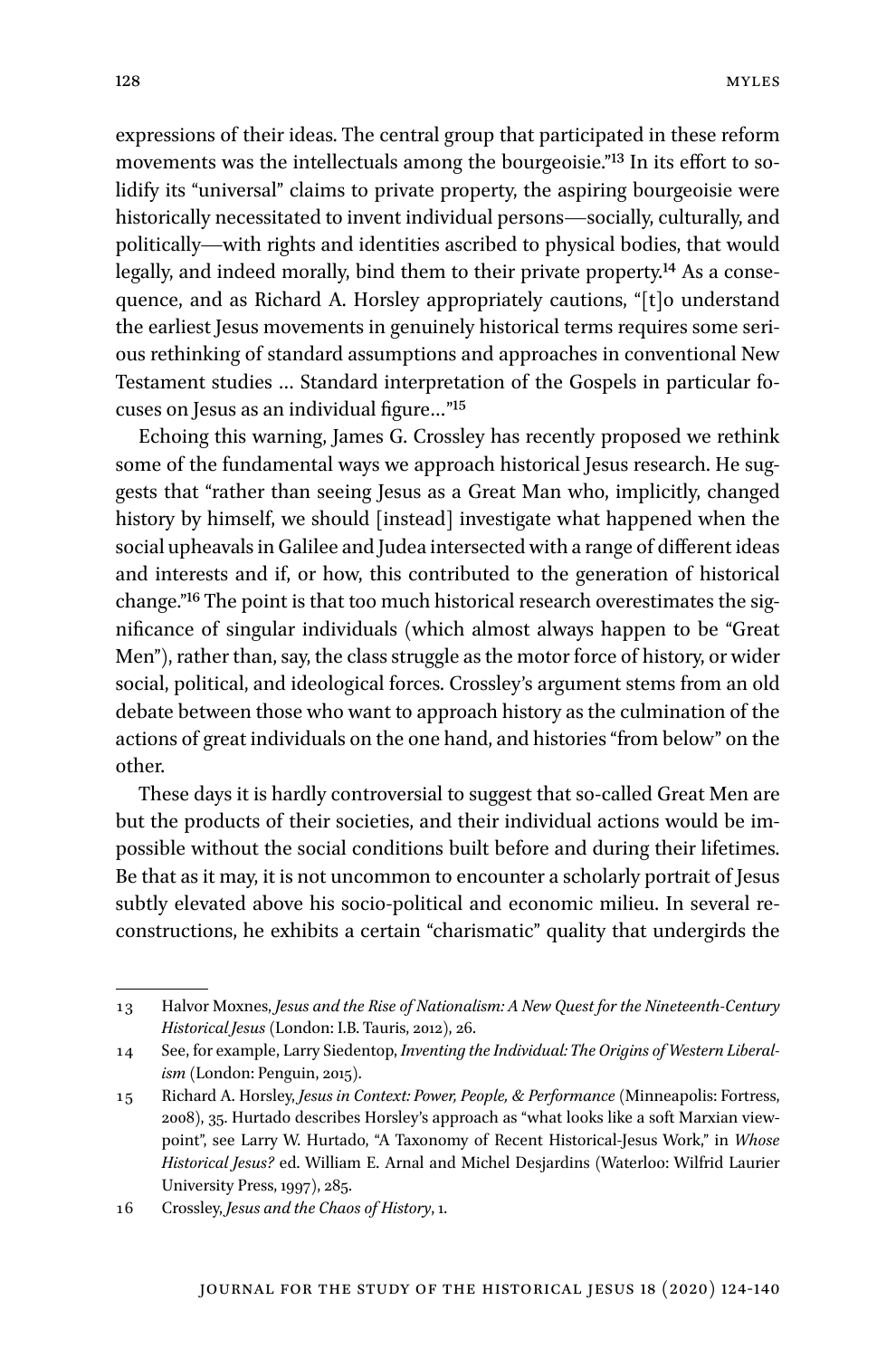Great Man view of history[.17](#page-5-0) He is also, for some inexplicable reason, *different* from those around him, whether in terms of his relationship to first-century Judaism,<sup>18</sup> or simply in his daily life as a non-elite artisan. Social and economic forces affecting other peasant-artisans, including especially the frequent upheavals in and around Galilee during the first-century, do not seem to affect Jesus in quite the same way. As I have argued at length elsewhere, Jesus is repeatedly depicted in scholarship as voluntarily "choosing" to become itinerant, jobless, marginal, and so on, and a neoliberal emphasis on "personal responsibility" seems to reverberate through reconstructions of Jesus' experience of poverty and marginality as a deliberate counter-cultural "lifestyle"[.19](#page-5-2) On the one hand, it is an obsession of modern scholarship to firmly locate Jesus within first-century Palestinian society, and yet, on the other, he seems equally entrepreneurial, possessing a curious ability to transcend it.

While this phenomenon can be largely attributed to the assumptions and interests of modern scholarship, the heightening of Jesus' exceptionalism is, in fact, a process already underway in the Gospel tradition itself. In line with their broader literary conventions as Greco-Roman biographies, the Gospels exhibit a vested interest in presenting Jesus as a Great Man akin to the Caesars and other heroes and divine figures. Historical Jesus scholars have, however, uncritically seized upon these propagandistic qualities in ways that align comfortably with the idealized subject of neoliberal capitalism, that is, the bourgeois, "entrepreneurial" individual. But should we take such emphases at face value as historical? It seems more fitting to regard these attempts to make Jesus "stand out from the crowd" as part of the Gospels' respective theologizing about the significance and meaning of Jesus' life and death. In developing a history from below, it would make more sense to amplify the presence of the

<span id="page-5-0"></span><sup>17</sup> Borg, for example, observes that the Gospels' accounts of Jesus attracting great crowds "undoubtedly conveys the historical impression which he made. Jesus was widely known as a charismatic figure, and it was this reputation as a man of Spirit that drew the crowds which flocked to him." Even so, Borg is careful to acknowledge the early church would have a vested interest in promoting Jesus in such a way. Marcus J. Borg, "The Spirit-Filled Experience of Jesus," in *The Historical Jesus in Recent Research*, ed. James D. G. Dunn and Scot McKnight (Winona Lake: Eisenbrauns, 2005), 311. See also Martin Hengel, *Nachfolge Und Charisma* (Berlin: Walter de Gruyter, 1968).

<span id="page-5-1"></span><sup>18</sup> James G. Crossley, "A 'Very Jewish' Jesus: Perpetuating the Myth of Superiority," *Journal for the Study of the Historical Jesus* 11, no. 2 (2013): 109–29. See also the popular book by Amy-Jill Levine, *The Misunderstood Jew: The Church and the Scandal of the Jewish Jesus* (San Francisco: HarperCollins, 2006).

<span id="page-5-2"></span><sup>19</sup> Robert J. Myles, *The Homeless Jesus in the Gospel of Matthew*, Social World of Biblical Antiquity, 2/10 (Sheffield: Sheffield Phoenix, 2014).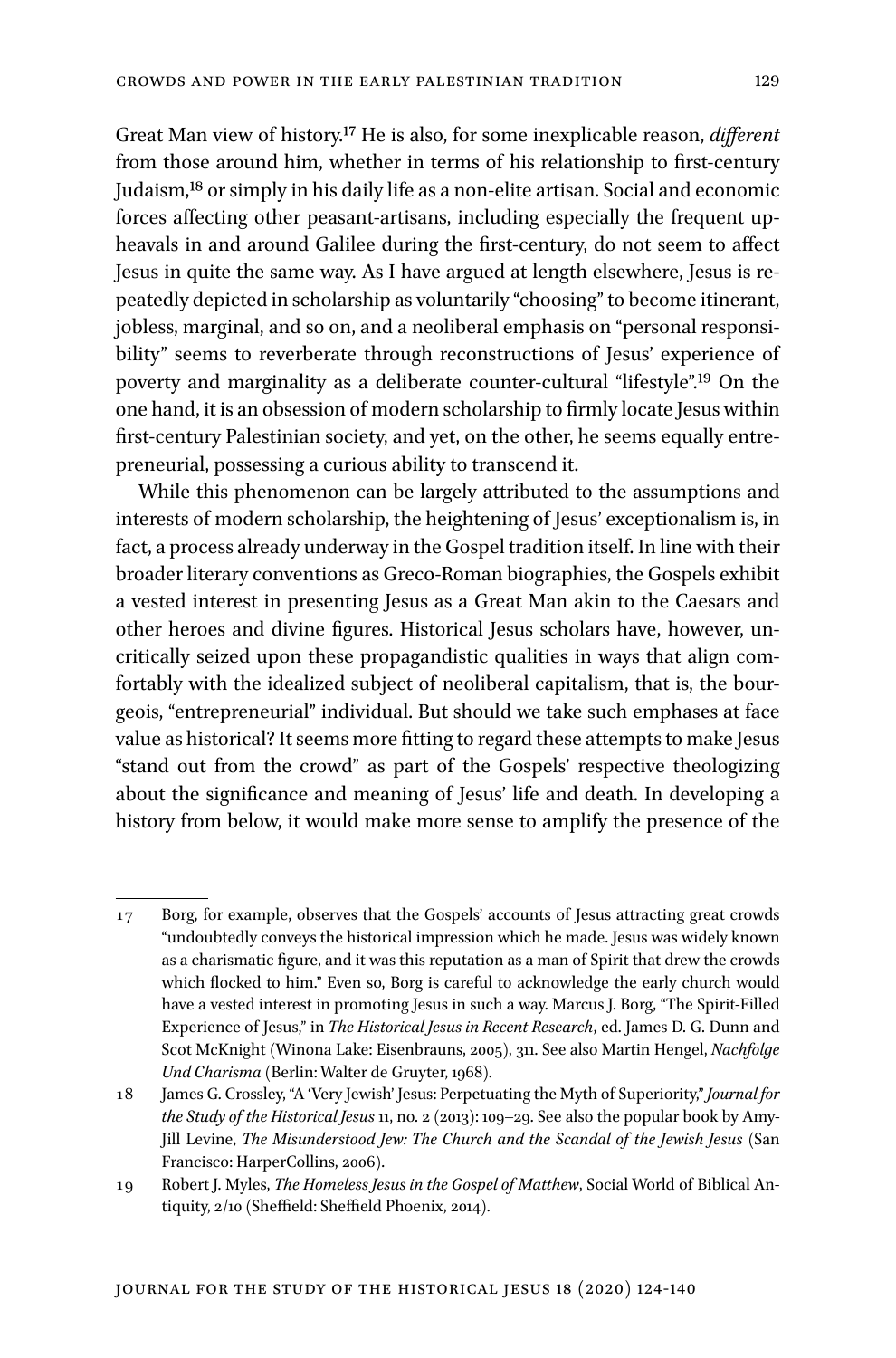crowds by tying them specifically to the broader social movements and upheavals that were manifest among Jews in first-century Palestine.

#### **2 Crowds and Power**

The Greek term **ὄ**χλος carried strong political connotations within the broader Greco-Roman and Jewish traditions[.20](#page-6-0) On the one hand, for instance, ὄχλος could be applied to the "lower classes" or "commoners", thereby underscoring its usefulness as an articulation of distinctive economic group interests. For example, Xenophon explicitly uses the term in a contemptuous manner to draw a sharp distinction between the views of the lower classes and the rulers (*Cyropaedia* 2, 2, 21). Similarly, the aristocratic Nicias (an Athenian politician and general during the Peloponnesian war) expressed worry his emissaries to Athens would not "report the truth," but instead opt "to please the mob [τῷ ὄχλῳ πρὸς χάριν]…" (*Thucydides* 7.8). On the other hand, the predominant usage of ὄχλος in the lxx is often connected to military affairs. In Isaiah 43:17, for instance, the "capacity" or "power" that "bring[s] out chariot and horse, army and warrior" is rendered in Greek as ὄχλον ἰσχυρόν (a "strong crowd"). Similarly, through much of the Prophets and Maccabean literature, the ὄχλος most often designates a militarized mob (e.g., Eze 16:40; 17:17; 23:24, 46, 47; Dan 11:13, 25, 43; 1 Macc 1:17, 20, 29; 9:35; 2 Macc 4:40; 11:6; 14:23, 43–46; 3 Macc 1:28; 2:7). In the New Testament book of Acts, the term ὄχλος is repeatedly connected to groups engaging in some kind of riotous action  $(17:13; 21:27, 34-5; 24:12, 18)$ —and, as explored below, certain passages in the Synoptic Gospels are best understood from such a perspective.

This explicit socio-political dimension to the crowds is what led the early Minjung theologians to seize upon them in their struggle against the political dictatorship in South Korea. The Korean term *minjung* literally means "mass of people" and refers to the Korean people and their suffering under foreign rule and oppression. Intriguingly, they deliberately avoided another (perhaps more appropriate, or at least differently nuanced) term *inmin* due to its associations with the North Korean regime. *Inmin* (meaning "people") was used by the DPRK to denote the proletariat. By contrast, *minjung* was intended to be free of Marxian overtones[.21](#page-6-1) In Ahn Byung-Mu's seminal essay "Jesus and the Minjung

<span id="page-6-0"></span><sup>20</sup> According to the *bdag*, the ὄχλος generally refers to "a relatively large number of people gathered together" or, "a large mass of people, without ref[erence]. to status or circumstances leading to its composition", 745.

<span id="page-6-1"></span><sup>21</sup> According to Kuster, "the demarcation [of the Minjung] from the Marxist concept of class is clear. This can be explained not only by the repression of the military, who wanted to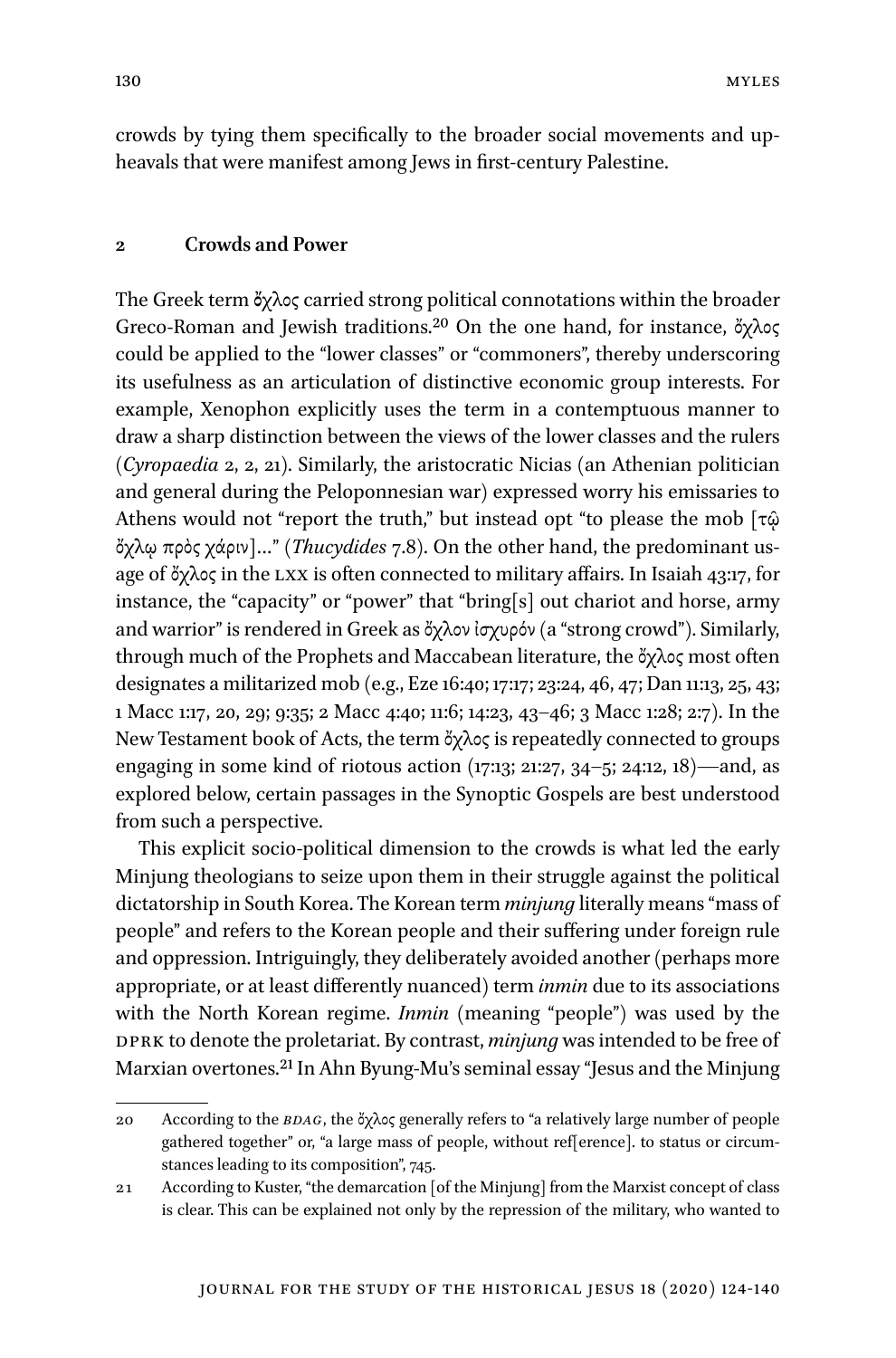in the Gospel of Mark," first appearing in R.S. Sugirtharajah's *Voices from the Margin: Interpreting the Bible in the Third World*, the "crowd" is read from the perspective of the Korean *minjung*.[22](#page-7-0) Ahn utilizes sociological tools to flesh out the crowds in their relation to broader social and economic forces in first-century Galilee and Judea.<sup>23</sup> Aside from the work of Ahn and Horsley (whose work is engaged below), however, there are very few approaches to the crowds in biblical studies that actually engage sociological and historical tools, most preferring narrative criticism which safely contains their collective agency to somewhere outside of history[.24](#page-7-2)

Surprisingly absent from discussions of biblical crowds (again with the exception of Horsley) is an engagement with critical crowd theory, which can help us to further unpack their socio-political dimension. There is a long tradition of this kind of theoretical work outside the discipline of biblical studies. The most influential early crowd theorist is Gustave Le Bon. Le Bon's widely

- <span id="page-7-0"></span>22 Byung-Mu Ahn, "Jesus and the Minjung in the Gospel of Mark," in *Voices from the Margin: Interpreting the Bible in the Third World*, ed. R.S. Sugirtharajah, 3rd ed. (Maryknoll: Orbis, 2006). Because Ahn's reading is explicitly theological, the crowd becomes a kind-of voyeuristic stand-in for the audience. Of primary importance is Jesus' attitude towards the *ochlos*, and their responses. Rather than a broader sociological analysis of the dialectical connections between their manifestation and social, political, and economic forces, the crowds arguably once again function to accentuate Jesus' individual exceptionalism. Cf. Warren Carter, "The Crowds in Matthew's Gospel," *CBQ* 55 (1993): 54-67. Carter employs audience-oriented criticism to suggest the crowds in Matthew's story-world function as stand-ins for the story's actual audience—that is, Matthew's first-century Antiochene community.
- <span id="page-7-1"></span>23 Ahn observes that "[a]lthough New Testament scholarship has focused a great deal of attention on the people who were the audience and the object of Jesus' teaching, not much attention has been paid to the social character of his audience. Consequently, the words and deeds of Jesus have been desocialized." Ahn, "Jesus and the Minjung in the Gospel of Mark," 87.
- <span id="page-7-2"></span>24 In his book-length study on the crowds in Matthew, Cousland contends "the sense of the word as it is found in Matthew and Mark does not differ appreciably from usages typical of the larger Greco-Roman world." While Cousland does mention in passing the social and political dimension of crowds, his interest is primarily in their identity and narrative construction—and so he pays no attention to their relation to broader social and economic forces. See J.R.C. Cousland, *The Crowds in the Gospel of Matthew*, Supplements to Novum Testamentum 102 (Leiden: Brill, 2002), 35.

muzzle the opposition with anti-communism laws. What went far deeper was their own painful experience of the bloody civil war of 1950–1953. Practically every Korean had to mourn losses in his family or his circle of close acquaintances." Volker Kuster, *The Many Faces of Jesus Christ: Intercultural Christology*, trans. John Bowden (London: scm, 2001), 155. Interestingly, when giving a paper presentation on this topic, a colleague from South Korea informed me that *minjung* is itself a vocabulary which has become tainted in Korean culture today for its associations with radicalism.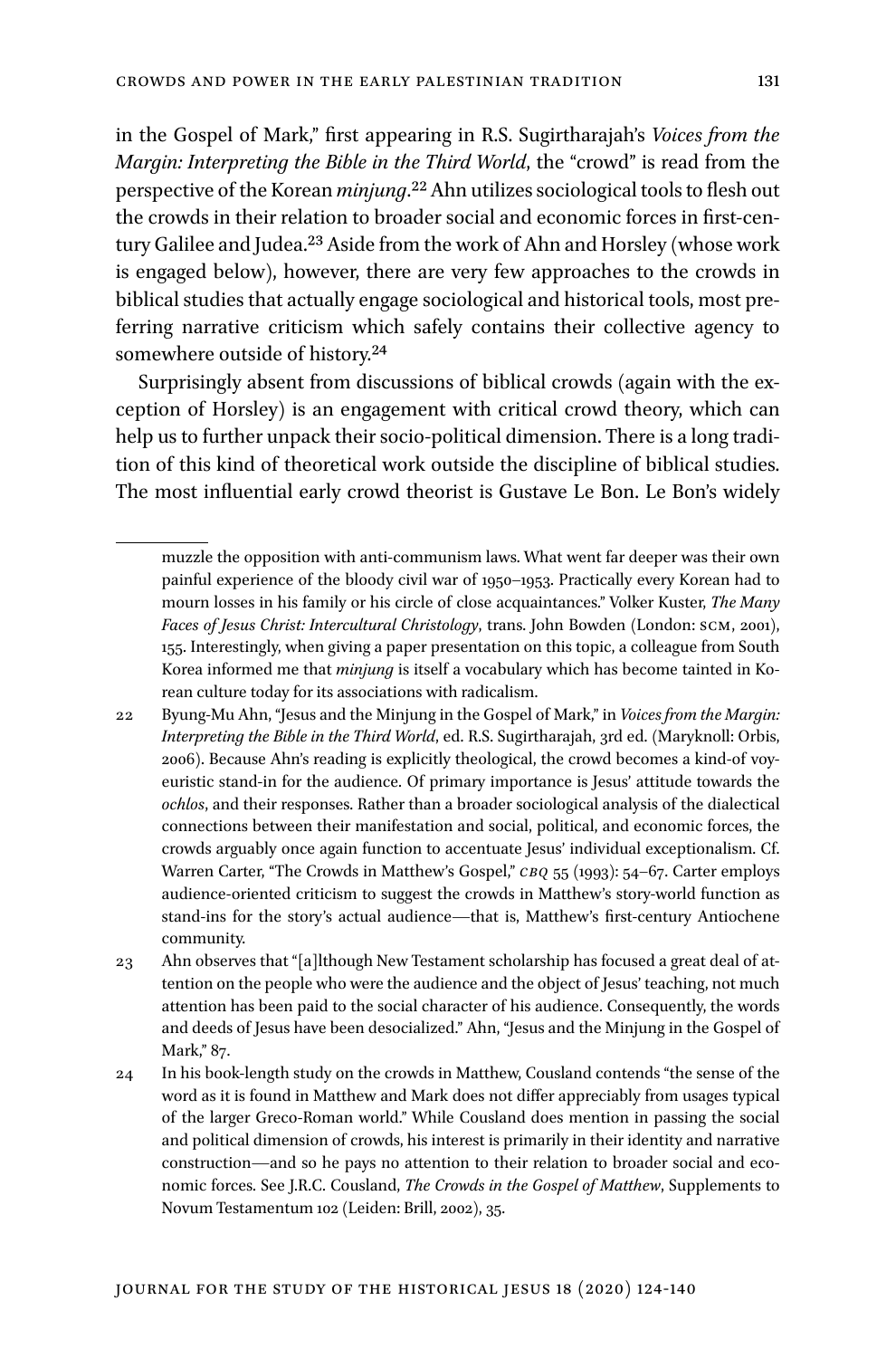translated book, *The Crowd: A Study of the Popular Mind* (first published in 1895 in French), laid the groundwork for the twentieth-century theorization of crowds. Le Bon and others were informed by the social upheavals erupting in their own contexts, where crowds were often caught up in struggles for democratic change. For Le Bon, the crowd is a distinct form of collectivity; a "provisional being formed of heterogeneous elements."[25](#page-8-0) It is not a community, nor does it rely on traditions or have a history as such. Rather, "the crowd is defined as a temporary collective being. The crowd holds itself together affectively via imitation, contagion, suggestion, and a sense of its own invincibility." Because the crowd is a collective being, it cannot be reduced to singularities. The crowd is more than an aggregate of individuals; "[i]t is individuals changed through the torsion of their aggregation, the force aggregation exerts back on them to do together what is impossible alone.["26](#page-8-1)

Towards the mid-point of the twentieth-century, the crowd once again became a locus for questions of power. The British historian George Rudé published several monographs on the French Revolution and the importance of the crowds in history, especially in the construction of a history from below[.27](#page-8-2) Likewise, Elias Canetti's strangely compelling anthropological study of the crowds, entitled *Crowds and Power* (appearing in 1960 in German), explores the way crowds form, develop, and dissolve. Canetti's work is the most heuristically useful when applied to the Gospels. The crowd, he suggests, has the following attributes:

- 1. The crowd always wants to grow. There are no natural boundaries to its growth.
- 2. Within the crowd there is equality. This is absolute and indisputable and never questioned by the crowd itself.
- 3. The crowd loves density. It can never feel too dense. Nothing is interspersed with the crowd—everything must be the crowd itself.
- 4. The crowd needs a direction. It moves towards a goal which strengthens feelings of equality. A goal outside the individual members and common to all of them drives its direction—and only with this goal does the crowd continue to exist. In fact, its constant fear of disintegration means that it will accept any goal.

<span id="page-8-1"></span>26 Dean, *Crowds and Party*, 9.

<span id="page-8-0"></span><sup>25</sup> Gustave Le Bon, *The Crowd: A Study of the Popular Mind* (Lexington: Maestro Reprints, 2011), 11.

<span id="page-8-2"></span><sup>27</sup> George Rudé, *The Crowd in History. A Study of Popular Disturbances in France and England, 1730–1848* (New York: Wiley & Sons, 1964); George Rudé, *Ideology and Popular Protest* (London: Lawrence & Wishart, 1980).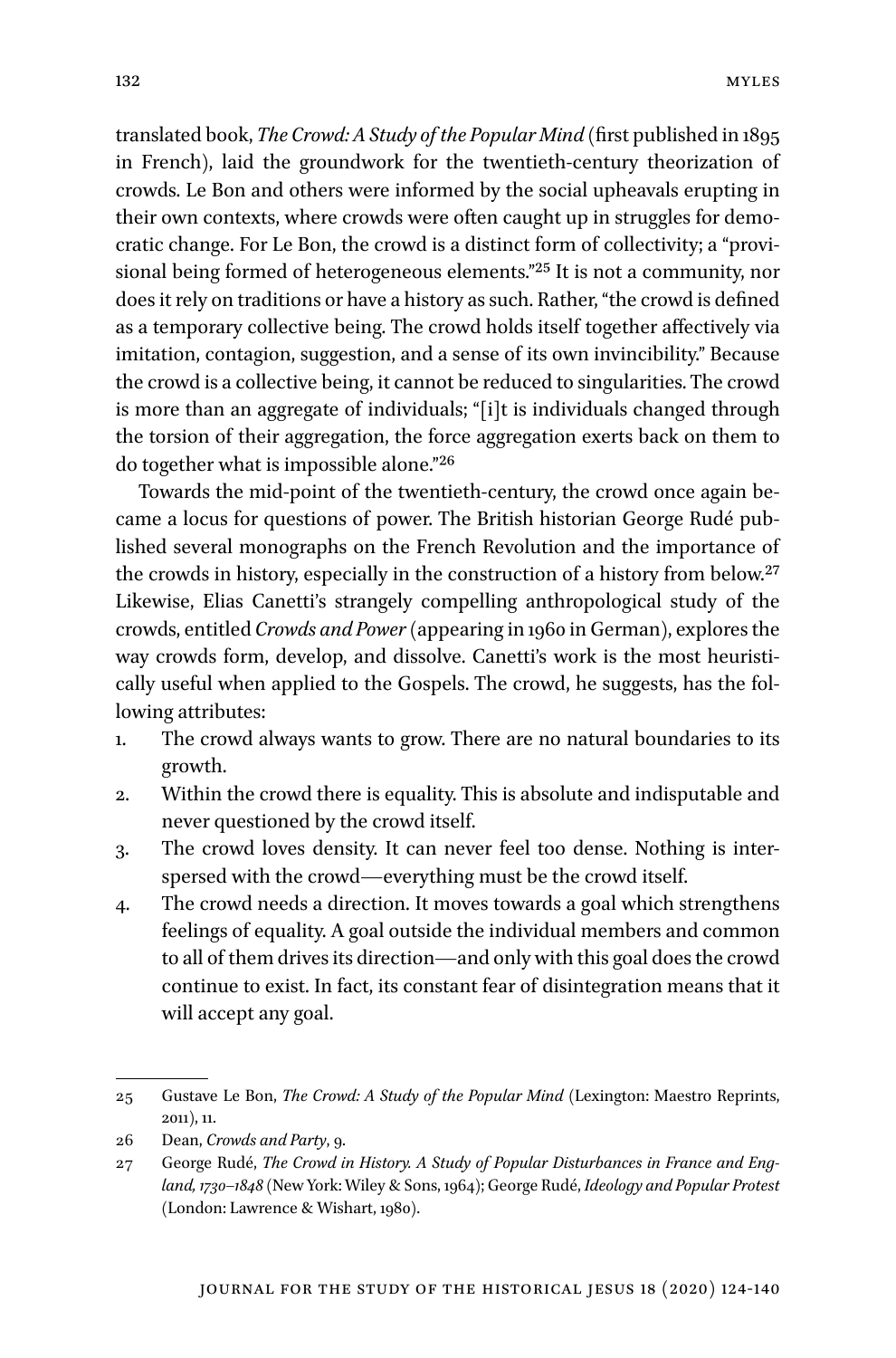For Canetti, the most important occurrence within the formation of a crowd is the *discharge*. This is what brings the crowd into being; that "moment when all who belong to the crowd get rid of their differences and feel equal."[28](#page-9-0) A distinction can also be made between *rhythmic* and *stagnating* crowds. The stagnating crowd lives for its discharge but puts it off. For the rhythmic crowd, on the other hand, density and equality coincide from the beginning. Everything depends on movement."[29](#page-9-1)

Canetti also categorizes crowds according to their prevailing emotion: First, the *baiting crowd* forms with reference to a quickly attainable goal. "This crowd is out for killing and it knows whom it wants to kill.["30](#page-9-2) This is a riotous crowd focused and determined on this one outcome. Second, the *flight crowd* is created when people flee together because of an external threat. Flight crowds have a force of direction, away from danger. Third, a *prohibition crowd*, much like an industrial strike, is created by a large number of people together refusing to continue to do what is normally expected of them. Fourth, a *reversal crowd* is where, in a stratified society, the exploited classes lash out against those in power, such as in a revolutionary situation. Reversal crowds direct power towards achieving liberation from the burdens of submission to domination. Finally, feast crowds, centred on the shared goal of a feast, are limited spaces, full of abundance, and where many prohibitions and distinctions are waived<sup>[31](#page-9-3)</sup>

In the rest of this article, I bring the above insights into dialogue with the crowds in the early Palestinian tradition. As will be shown, the crowds are best understood as a collective expression of underlying social, political, and economic antagonisms. Key to this depiction is linking their spontaneous formation and behaviour to broader patterns of social upheaval that was commonplace in first-century Palestine, especially in the lead up to the Jewish revolt. Josephus, for instance, traces the revolt's origins in 66ce back six decades to the rebellion instigated by Judas the Galilean and Zadok the Pharisee in 6ce (*Ant*. 18.23), thereby situating such events squarely within the lifetime of Jesus. The broader landscape Josephus paints of first-century Palestine (see esp. *Ant*. 17) is also one of instability that would necessarily filter downwards, disrupting the daily life of the peasant masses and exacerbating already precarious situations of social and economic volatility. Is it any wonder that crowds

<span id="page-9-0"></span><sup>28</sup> Elias Canetti, *Crowds and Power*, trans. Carol Stewart (New York: Continuum, 1973), 17.

<span id="page-9-1"></span><sup>29</sup> Ibid., 30.

<span id="page-9-2"></span><sup>30</sup> Ibid., 49.

<span id="page-9-3"></span><sup>31</sup> Ibid., 49–63.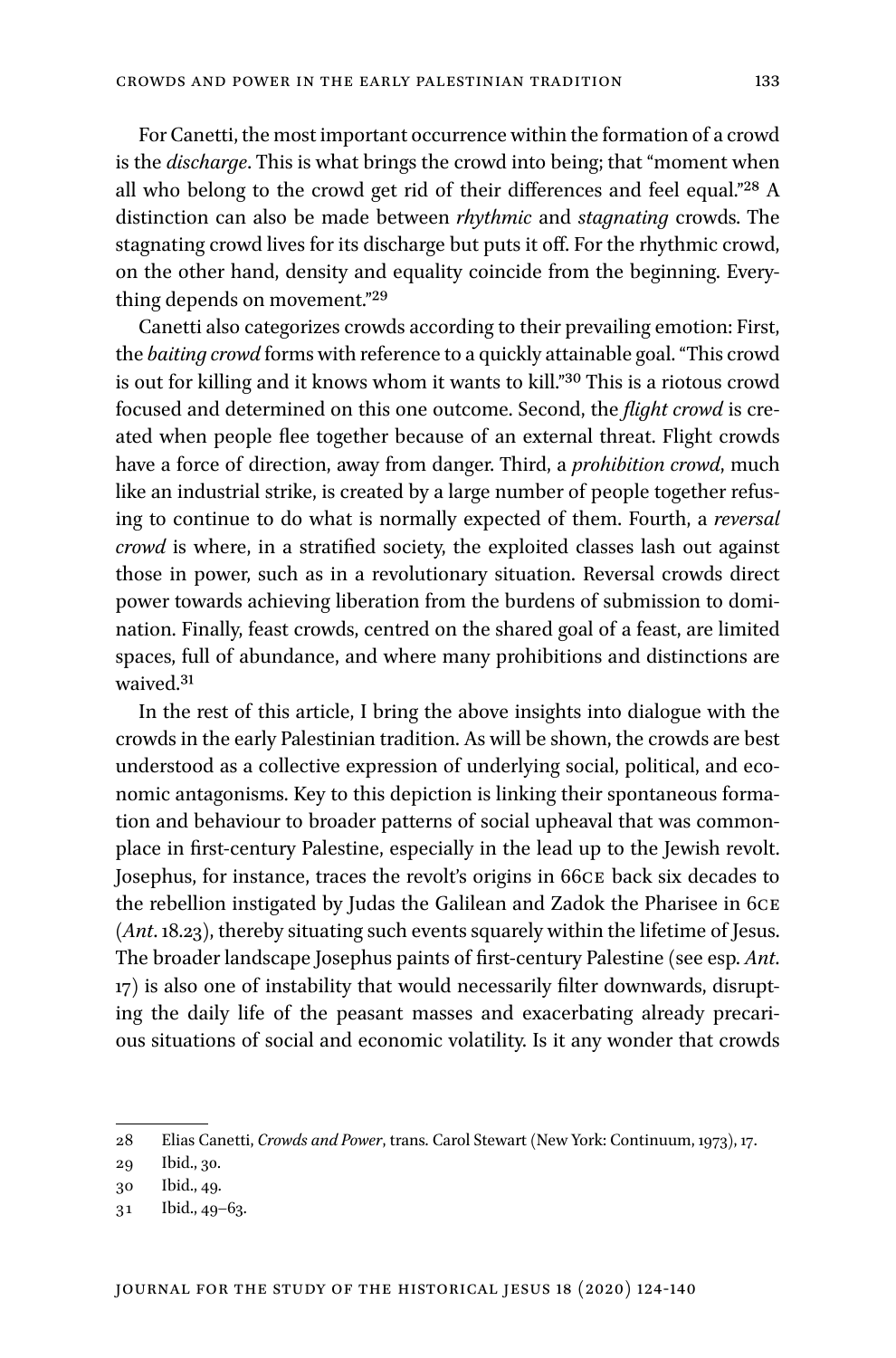would spontaneously erupt, making demands on elites, and generally causing a nuisance?

## **3 The Formation of Crowds in the Early Palestinian Tradition**

How are the crowds in the early Palestinian tradition formed? Contra Meier, a careful reading of our Gospel sources does not uniformly show the crowds initially radiating outward from Jesus.

In fact, it is only Matthew's Gospel which closely resembles Meier's schema of three concentric circles of followers: the inner, the intermediate, and the outer, and wherein a link between Jesus and the formation of crowds is clearly initiated. In Matthew's text, Jesus' call of the two pairs of fishermen into his inner circle leads to the formation of a crowd. The call narrative in Matthew 4:18–22, for instance, directly precedes the first eruption of crowds in verses 23–25: "And great crowds followed him [Jesus] from Galilee, the Decapolis, Jerusalem, Judea, and from beyond the Jordan" (25). These fishermen comprise what Canetti would label a "crowd crystal". These are "the small, rigid groups of men, strictly delimited and of great constancy, which serve to precipitate crowds. Their structure is such that they can be comprehended and taken at a glance. Their unity is more important than their size."[32](#page-10-0) Jesus instructs these first disciples to come after him (δεῦτε ὀπίσω μου), that is, to adopt a subordinate position, yet combined with the promise that he will make them fish for people, that is, to form a crowd crystal (Meier's "inner circle") that draws in others and has the potential to erupt into a fully-fledged crowd.[33](#page-10-1) Once this crowd erupts, according to Canetti, it undergoes a *discharge*—that moment when all who belong get rid of their differences and feel equal. From this point the crowd has a life of its own and develops its own agency and agenda.

As for the other Gospels, however, the crowds already exist prior to Jesus' arrival. For Mark, the crowd first appears abruptly as a physical barrier between Jesus and four people carrying a paralyzed man (2:4). Mark's crowd exhibits a density that suggests it has already reached a life of its own, independent of Jesus. A dense crowd, according to Canetti, is a stagnating crowd: "it is impossible for it to move freely. Its state has something passive in it; it waits. It waits for a head to be shown it, or for words, or it watches a fight.["34](#page-10-2) As for its tight compression, "[t]he pressure which each member feels around him will also be

134

<span id="page-10-0"></span><sup>32</sup> Ibid., 73.

<span id="page-10-1"></span><sup>33</sup> See further Robert J. Myles, "Fishing for Entrepreneurs in the Sea of Galilee? Unmasking Neoliberal Ideology in Biblical Interpretation," in *Class Struggle in the New Testament*, ed. Robert J. Myles (Lanham: Lexington Books/Fortress Academic, 2019), 115–38.

<span id="page-10-2"></span><sup>34</sup> Canetti, *Crowds and Power*, 1973, 34.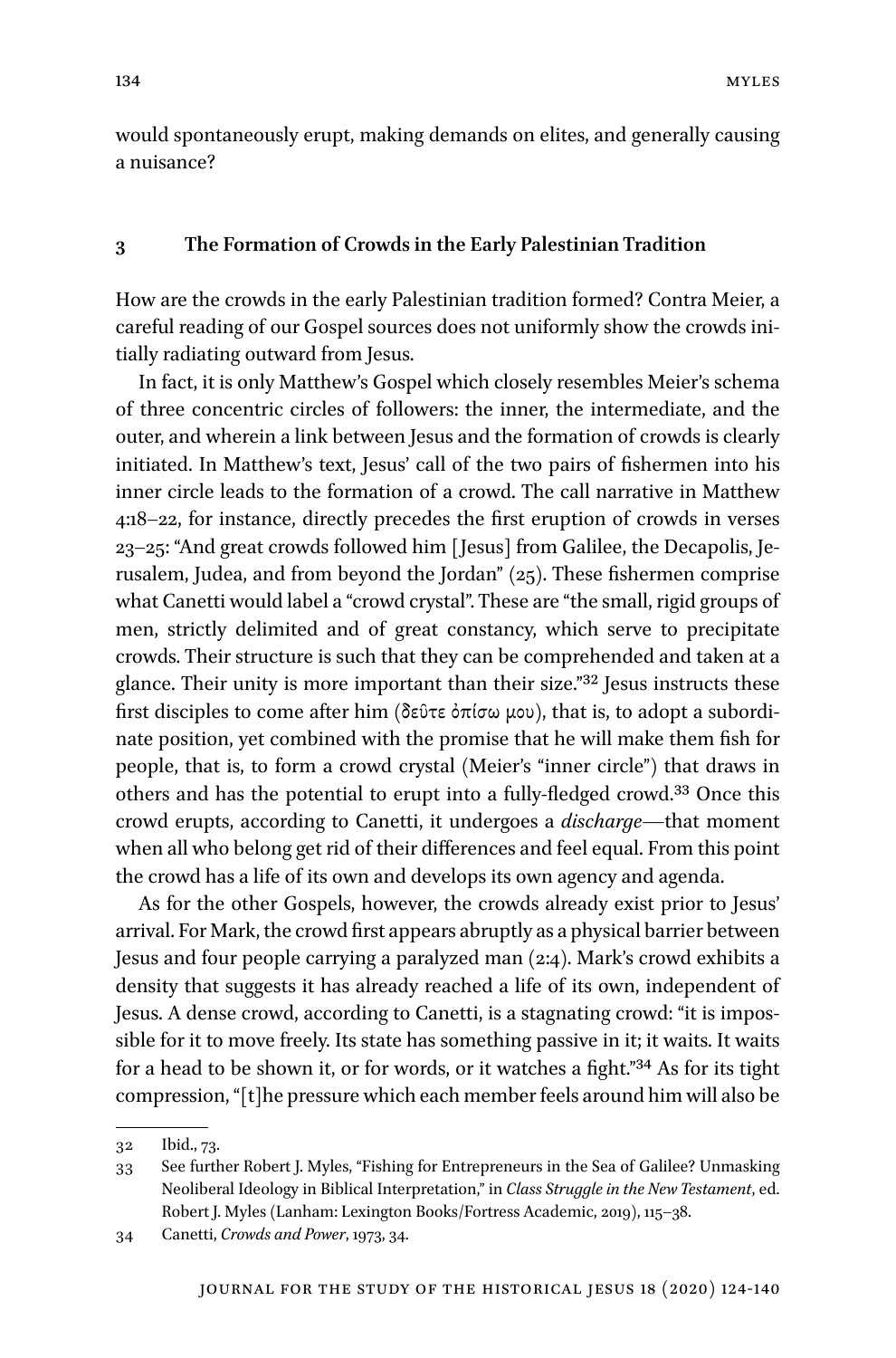felt as a measure of the strength of the formation of which he is now part.["35](#page-11-0) The denser a stagnating crowd, the more people it attracts. "Its density is the measure of its size, but is also the stimulus to further growth; the densest crowd grows fastest.["36](#page-11-1) For Luke, the crowd appears even earlier in the Synoptic sequence, during John's appearance in the desert (3:7), and so, once again, precedes Jesus. A conversation between the Baptist and the crowds—who speak with a unified voice—ensues with John challenging them to "[b]ear fruits worthy of repentance" (8). The crowds do not re-emerge until 4:42, where they appear before (and not after) Jesus' call of the fishermen in 5:1–11. Finally, in contrast to the Synoptics, John's crowd first appears in in 5:13 during a festival in Jerusalem. As a feast crowd, the mass of people are already "in that place" (ἐν τῷ τόπῳ) prior to Jesus' arrival. According to the Johannine text, rather than being the reason for the crowd's composition, Jesus disguises himself within it in order to slip away from "the Jews" in a shroud of anonymity[.37](#page-11-2) What these conflicting accounts show is a general pattern of crowd formations in Palestine occurring organically. The crowds thus ought to be examined as historical subjects in their own right as part of the broader early Palestinian tradition, and not merely in ways that buttress Jesus' individual exceptionalism.

The portrayal of the crowds is no less confusing as the Gospel narratives continue. In terms of their collective agency, the Synoptic tradition regularly heightens the *passivity* of the crowds: they are repeatedly depicted as "following" after Jesus (Matt 4:25; 8:1; 12:15; 19:2; 20:29) to mirror the disciples following after him; the crowds repeatedly react with astonishment and awe at Jesus' teaching and deeds (7:28; 9:8, 33; 12:23; 15:31; 22:33); they occasionally take orders from Jesus (14:22; 15:35; 15:39); when subjected to harassment from elites, Jesus steps in and has "compassion" for them (9:36; 14:14; 15:32); finally, at the climax of the Synoptic narratives the crowds are famously manipulated by the chief priests and elders.

At several important junctures, however, the crowds play a pivotal role in driving the action. The Synoptic authors repeatedly insist the crowds are feared by Herod, the chief priests and elders, and the Pharisees. They also come with Judas as a mob to arrest Jesus (Matt 26:47//Mark 14:43//Luke 22:47; cf. John 18:3, where Judas brings not a crowd but "a detachment of soldiers together with police from the chief priests and the Pharisees")[.38](#page-11-3) And despite the suggestion

<span id="page-11-0"></span><sup>35</sup> Ibid.

<span id="page-11-1"></span><sup>36</sup> Ibid., 35.

<span id="page-11-2"></span><sup>37</sup> The Greek text is ambiguous and could also mean that Jesus left "because" of the crowd.

<span id="page-11-3"></span><sup>38</sup> Fredriksen notes that, if we follow the Synoptic version, then "we have to wonder how secret a mob action could be kept." Paula Fredriksen, *When Christians Were Jews: The First Generation* (New Haven: Yale University Press, 2018), 60.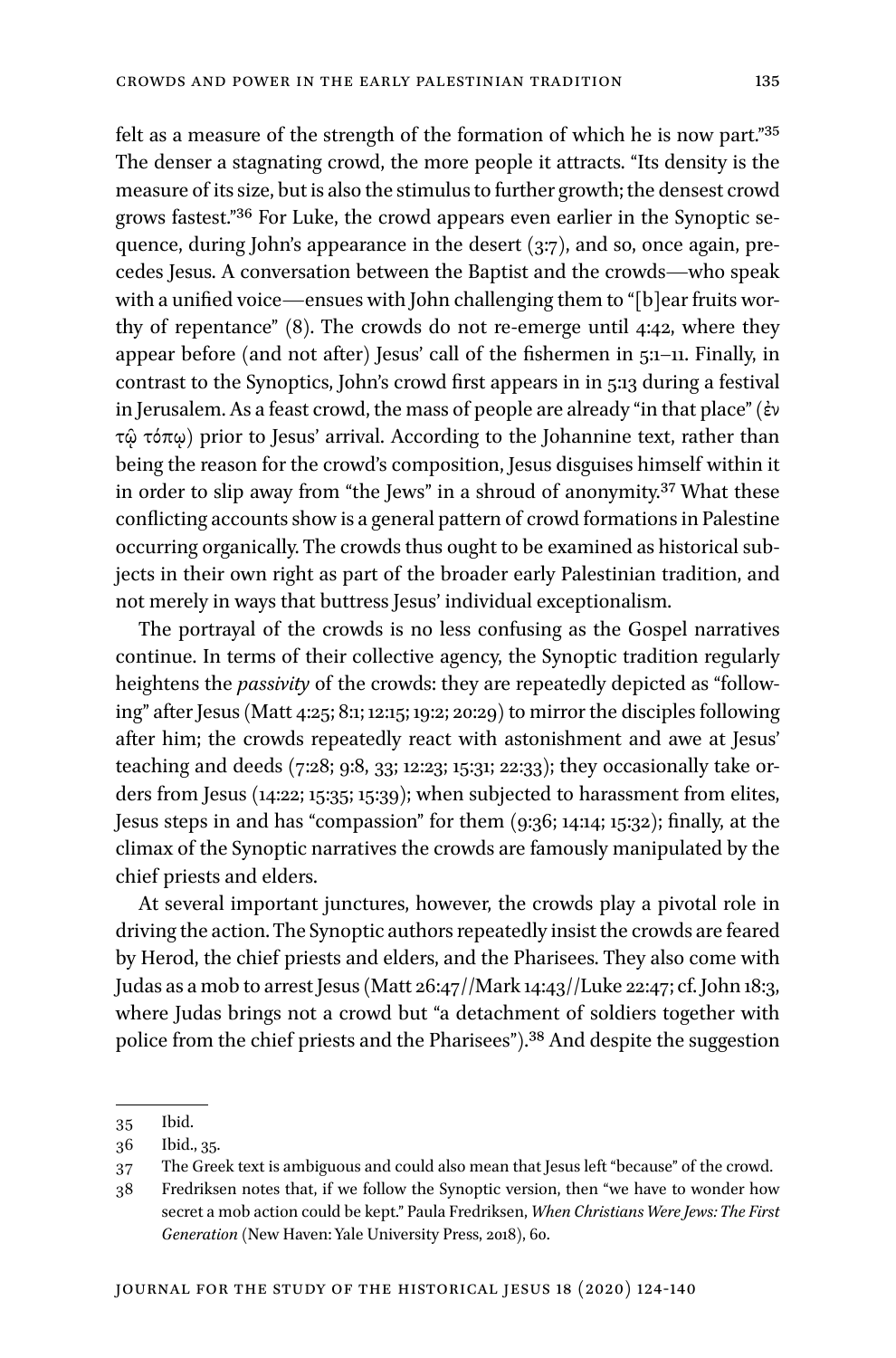of manipulation, the Synoptics do at least portray the crowds as ultimately responsible for calling for Barabbas's release over Jesus, even if they are "persuaded" (ἔπεισαν, Matt 27:20) or "stirred up" (ἀνέσεισαν, Mark 15:11) by the chief priests and elders.

What is especially curious, however, is how, at the pivotal moment of the crowd's sudden and unexpected turn on Jesus, scholars will all-too-readily express doubts about their historicity (or at least the historicity of their portrayal, although this distinction is rarely clarified). For example, Paula Fredriksen has recently suggested that:

The crowds' wholesale defection between nightfall and morning is completely unexplained in the gospels. Had the people in Jerusalem in reality been so against Jesus, there would have been no reason for Pilate to crucify him. Jesus would have posed no destabilizing threat. Pilate would have been extremely incompetent had he released a known insurrectionist, Barabbas, just because a subject crowd told him to. The hostile Jewish mob seems to be the construct of the evangelists, the better to exculpate Pilate<sup>39</sup>

Fredriksen's scepticism here arguably rests on an underestimation of the power of crowds. If we consider the combination of political terror and protest, and economic contradictions inherent within the wider social matrix, that undergirds the seemingly irrational responses of a crowd, then Fredriken's dismissal might be premature. Canetti remarks that a crowd has power precisely because of its uncontrollable urge for growth and its thoroughly chaotic energy. Modern-day crowd observers and commentators generally react to large political crowds with combinations of anxiety and enthusiasm. Jodi Dean, for instance, observes that the crowd, manifesting a desire of the people, "forces the intrusion of the people into politics. Whether the people is the subject of a crowd even is up for grabs. The crowd opens up a site of struggle over its subject."[40](#page-12-1) Thus, we should not limit our analysis of power to its dominant home in formal political institutions and structures. When crowds form, and social order is disrupted, anything can happen.

Public disturbances do not come from nowhere. Rather, they stem from built up resentment precipitated by underlying economic imbalances and wider patterns of social disorder. The Synoptic tradition repeatedly attests to this potential for uproar around Jesus' Jerusalem trial (Matt 26:5//Mark 14:2),

<span id="page-12-0"></span><sup>39</sup> Ibid., 62; cf. Andrew Simmonds, "Mark's and Matthew's 'Sub Rosa' Message in the Scene of Pilate and the Crowd," *Journal of Biblical Literature* 131, no. 4 (2012): 733–54.

<span id="page-12-1"></span><sup>40</sup> Dean, *Crowds and Party*, 8.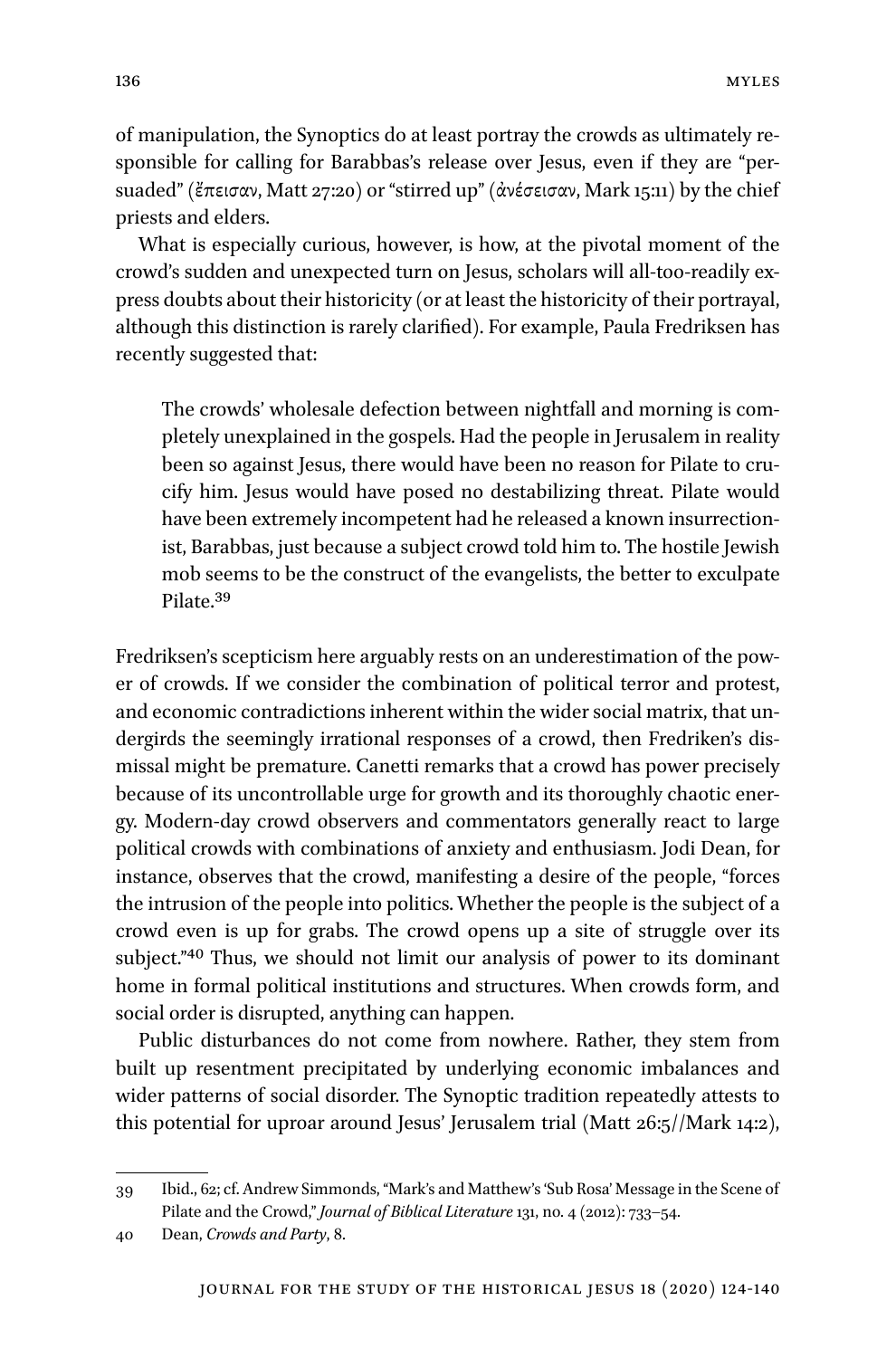but also much earlier in the sequence too, such as when the crowds gather in

the desert immediately following the death of John the Baptist (Matt 14:13// Mark 6:34//Luke 9:11). Crowds engage in, or have the potential to engage in, riotous action. As Matthew puts it, "when Pilate saw that he could do nothing, but rather that a riot [θόρυβος] was beginning…" (27:24). Until a crowd is dispersed, it remains beyond satisfaction. Through the lens of crowd theory, Pilate's anxiousness to "satisfy the crowd" (as Mark puts it in 15:15) seems plausible. Crucifixion becomes the method of deflection that satiates the hunger of the unruly crowd.

#### **4 Crowds, Riots, and Richard Horsley**

To briefly explore this notion of the tumultuous crowds I want to turn to an oft-neglected analysis of the Jerusalem crowd published more than thirty years ago. In an aptly-titled chapter on "Popular Mass Protests" in *Jesus and the Spiral of Violence*, Richard Horsley devotes a dozen fascinating pages to the riots of the Jerusalem crowd—situating the specific crowd associated with Jesus' trial in the wider context of political and riotous crowds that were commonplace in Jerusalem leading up to the first century and especially in the lead up to the Jewish revolt. Horsley suggests that such riots "were an important form of protest against the imperial situation and that the Romans took the possibility of riots seriously, especially at festival times."[41](#page-13-0)

Avoiding the work of LeBon, which Horsley suggests tendentiously dismissed the crowd "as criminals, vagrants, and social misfits,"[42](#page-13-1) he instead draws on the work of Marxist historians Eric Hobsbawn, E.P. Thompson, and George Rudé (but curiously bypasses Canetti) to emphasize the importance of the crowd phenomenon in pre-industrial societies, especially in the construction of a history from below. Horsley suggests that "[t]he urban crowd did not simply represent an irrational and spontaneous venting of resentment, rage, or frustration.["43](#page-13-2) Rather, the crowd's protest or "riot" was one of the few forms through which the masses could express their concerns and effect some kind of concession or official remedy for its grievance.

Furthermore, there is an important class interest in the phenomenon of the crowd that should be stressed. According to Horsley, "[f]ar from the rioters being merely criminals and riffraff, the crowd exercising its protest was composed

<span id="page-13-0"></span><sup>41</sup> Horsley, *Jesus and the Spiral of Violence*, 90.

<span id="page-13-1"></span><sup>42</sup> Ibid.

<span id="page-13-2"></span><sup>43</sup> Ibid.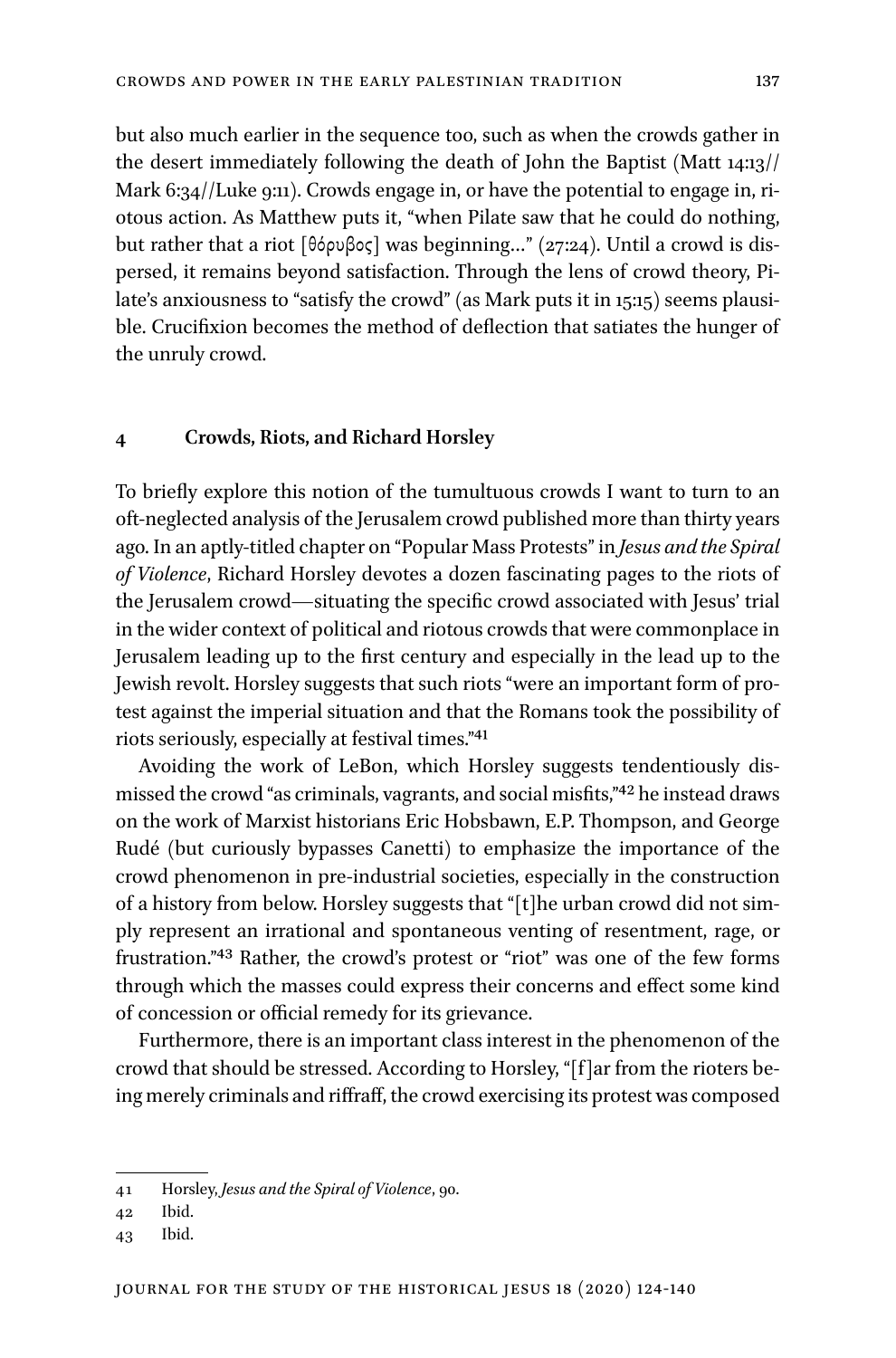of the ordinary people of the city, the urban poor or settled abode and trade."[44](#page-14-0) "A riot can be an expression of class conflict of poor against the rich and powerful" without being directed against any one institution or class group in particular.[45](#page-14-1) As Slavoj Žižek puts it with respect of modern rioting: "to riot is to make a subjective statement, to implicitly declare how one relates to one's objective conditions, how one subjectivizes them."[46](#page-14-2) Horsley, however, pulls back from declaring the crowd a "revolutionary" subject by noting that "[a]lthough urban mobs may have achieved a degree of political consciousness and direction, they were not usually revolutionary in intent or effect".[47](#page-14-3) He observes that the crowds protesting abuses in the system usually remained loyal to the authorities, and so the urban crowd's protests were not a serious threat to the established order.

Through the lens of Canetti, the emotional crowd type present at Jesus' trial scene is a baiting crowd. It is useful to distinguish between the feast crowd already present in Jerusalem and the baiting crowd that participates in Jesus' trial. Robyn Whitaker, writing on Jesus' trial in Luke 23, suggests that by the Evangelist emphasizing the crowd's size, placement, and role in the drama, Jesus' death is presented as a failed spectacle in a manner similar to a death in the Roman arena. Her reading attributes the crowd a heightened sense of agency: the crowd functions as an active participant whose chorus signifies not the expected response of grief at Jesus' sentencing and execution. Canetti himself observes that in a public execution "The real executioner is the crowd gathered round the scaffold. It approves the spectacle and, with passionate excitement, gathers from far and near to watch it from beginning to end." Canetti actually mentions Jesus' trial scene as a primary example of this phenomenon. He writes:

The cry of 'Crucify Him!' comes from the crowd; it is the crowd which is truly active here. On another occasion it might have done everything itself and stoned Jesus. The tribunal pronouncing judgment—normally in front of a limited number of people only—stands for the multitude which later attends the execution…. It is actually for the sake of the crowd that justice is done and it is the crowd we have in mind when we speak of the importance of justice being public.[48](#page-14-4)

<span id="page-14-3"></span>47 Horsley, *Jesus and the Spiral of Violence*, 92.

<span id="page-14-0"></span><sup>44</sup> Ibid., 90–91.

<span id="page-14-1"></span><sup>45</sup> Ibid., 91.

<span id="page-14-2"></span><sup>46</sup> Slavoj Žižek, *The Courage of Hopelessness: Chronicles of a Year of Acting Dangerously* (London: Allen Lane, 2017), 164; cf. Slavoj Žižek, *Violence* (London: Profile Books, 2008).

<span id="page-14-4"></span><sup>48</sup> Canetti, *Crowds and Power*, 52.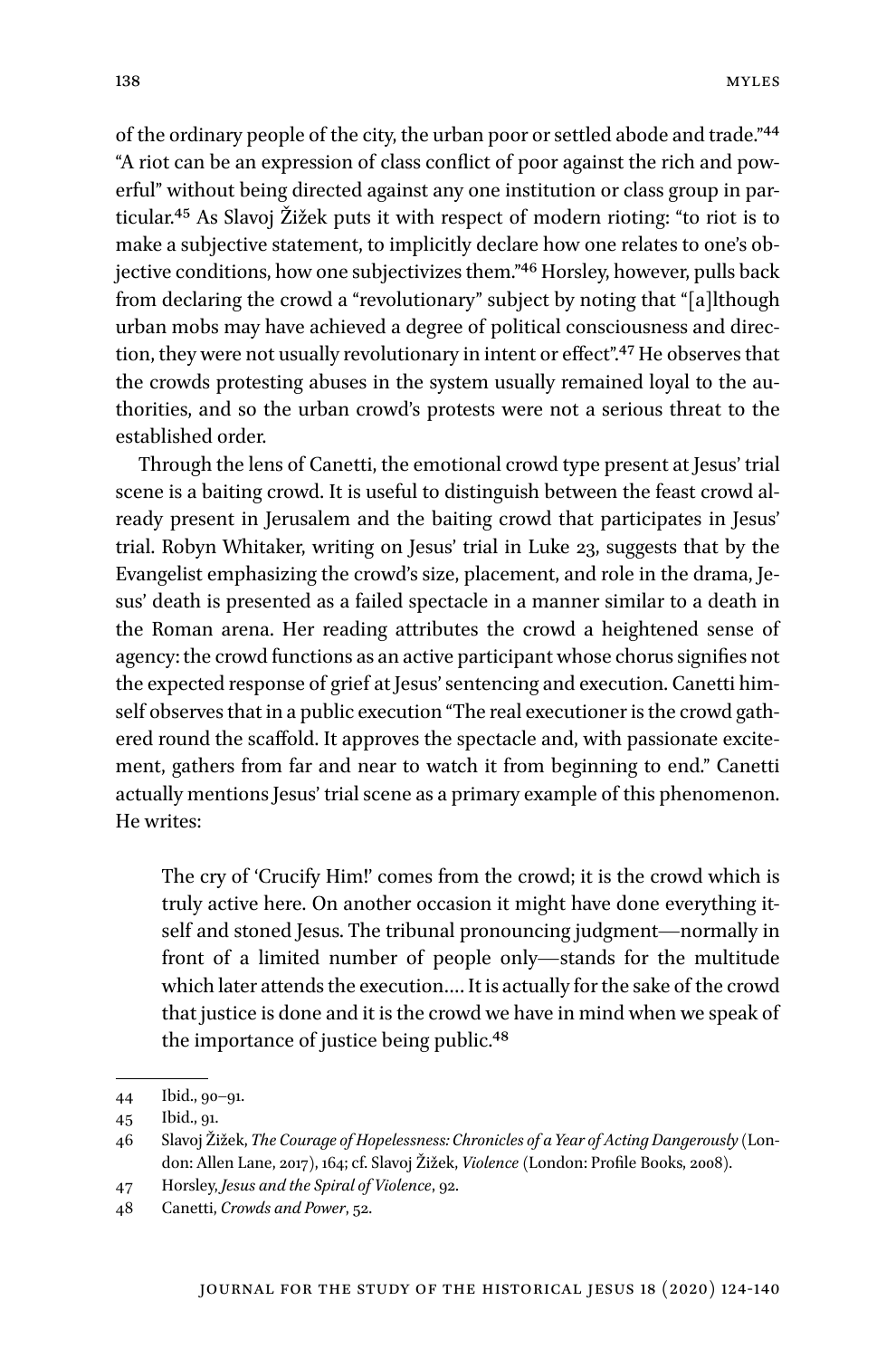As Canetti observes, "Once a baiting crowd has attained its victim it disintegrates rapidly. Rulers in danger are well aware of this fact and throw a victim to the crowd in order to impede its growth.["49](#page-15-0)

### **5 Conclusions**

The time has come for a mainstreaming of historical Jesus research that engages seriously with the insights of critical theory and a much broader array of interdisciplinary tools. Such explorations are routinely marginalized within the discipline,<sup>50</sup> as James Crossley, Steven Friesen, and Neil Elliott have independently observed with respect of Marxist-oriented scholarship[.51](#page-15-2) Such omissions are arguably a reflection of the prevailing capitalist culture which has overdetermined the so-called quest for the historical Jesus from its beginnings in the eighteenth century, and, not coincidently, as the capitalist mode of production was emerging as a dominant global economic and ideological system. Recent moves towards social memory theory, and the demise of the criteria of authenticity show inklings of a mood for something different. But we also need fresh methodological and interpretive approaches to the historical Jesus that provide antidotes to the "liberal" and indeed "neoliberal" lives of Jesus prevalent today. The work of Horsley and others I have cited above provide a refreshing starting point, by exploring alternative avenues for investigating the early Palestinian tradition as a history from below.

While we do not have to accept everything the Gospels attribute to the crowds as historical, their frequent appearances do nonetheless attest to the wider social forces, patterns, and pressures that lie behind the formation of the early Palestinian tradition. In this article, I have shown how historical

<span id="page-15-0"></span><sup>49</sup> Ibid.

<span id="page-15-1"></span><sup>50</sup> Three examples immediately come to mind: Halvor Moxnes, *Putting Jesus in His Place: A Radical Vision of Household and Kingdom* (Louisville: wjk, 2003); Michael J. Sandford, *Poverty, Wealth, and Empire: Jesus and Postcolonial Criticism*, New Testament Monographs 35 (Sheffield: Sheffield Phoenix, 2014); Elisabeth Schüssler Fiorenza, *Jesus and the Politics of Interpretation* (New York: Continuum, 2000). What is notable is the overwhelming nonengagement from other historical Jesus scholars, despite these studies raising legitimate concerns about the directions of scholarship, and also offering alternative hermeneutical paradigms.

<span id="page-15-2"></span><sup>51</sup> James G. Crossley, *Why Christianity Happened: A Sociohistorical Account of Christian Origins (26–50ce)* (Louisville: wjk, 2006); Steven J. Friesen, "Poverty in Pauline Studies: Beyond the So-Called New Consensus," *jsnt* 26, no. 3 (2004): 323–61; Neil Elliott, "Diagnosing an Allergic Reaction: The Avoidance of Marx in Pauline Scholarship," *The Bible and Critical Theory* 8, no. 2 (2012): 3–15.